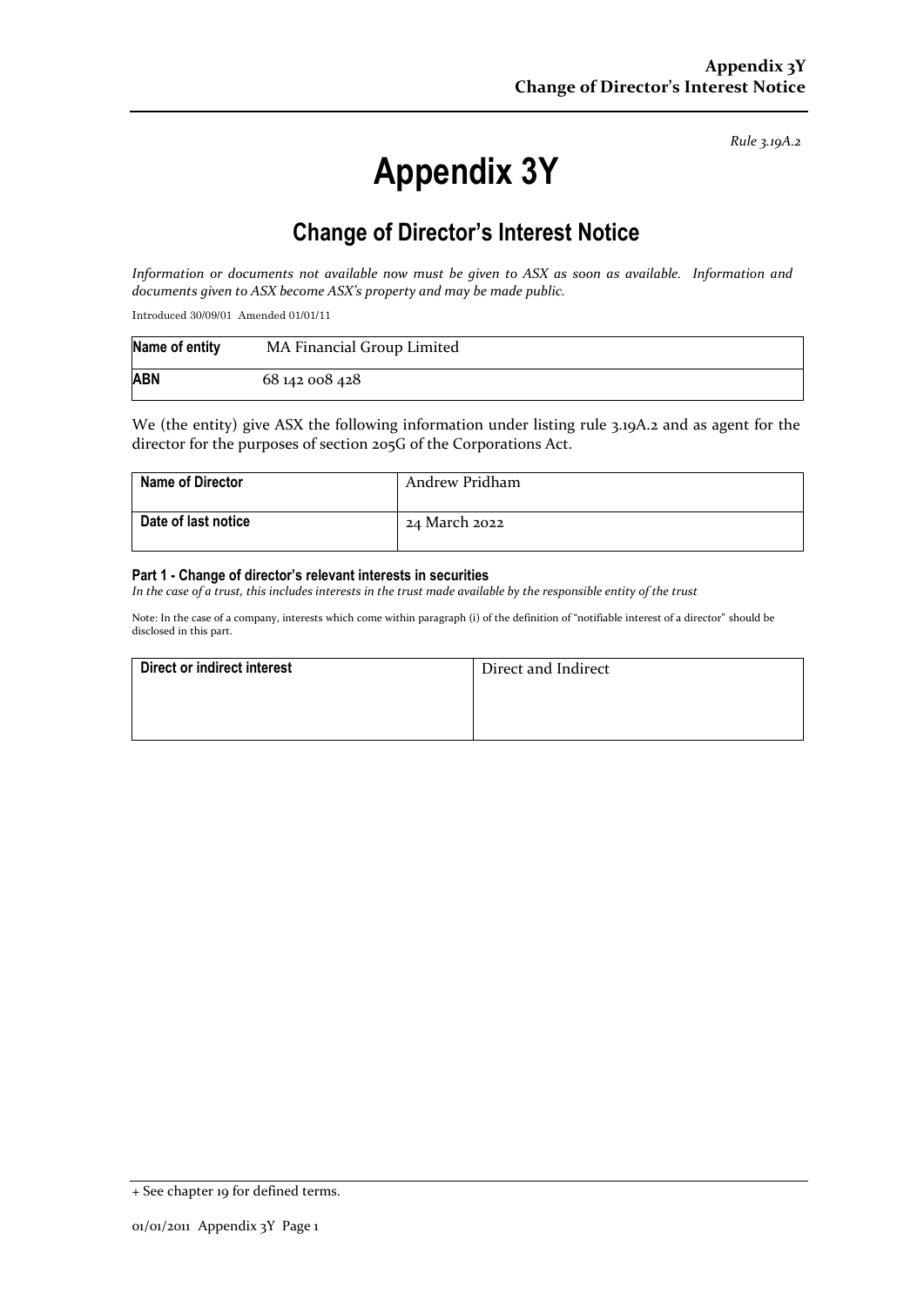| <b>Nature of indirect interest</b><br>(including registered holder)<br>Note: Provide details of the circumstances giving rise to the relevant<br>interest. | As previously disclosed, Mr Pridham controls<br>Magic TT Pty Ltd (Pre-IPO Trustee), which<br>is the trustee of a Pre-IPO ownership trust<br>(Trust). Accordingly, the Corporations Act<br>deems Mr Pridham to have a relevant interest<br>in shares held by the Pre-IPO Trustee.<br>The change of interest arises as a result of:<br>the issue of loan funded shares to Mr<br>Pridham on 10 May 2022 as part of the<br>long-term incentive arrangements for<br>FY2021. The loan funded shares are held<br>by MAFG Share Plan Pty Ltd (Plan<br>Trustee) as bare trustee for Mr Pridham<br>until they vest and the loan is repaid. The<br>shares confer a relevant interest as they<br>confer a right to control the exercise of a<br>right to vote in the loan funded shares.<br>Further details are set out in the AGM<br>Notice of Meeting dated 4 April 2022, and<br>the issue of loan funded shares to Mr<br>Pridham was approved by shareholders at<br>the Company's AGM on 5 May 2022; and |
|------------------------------------------------------------------------------------------------------------------------------------------------------------|-------------------------------------------------------------------------------------------------------------------------------------------------------------------------------------------------------------------------------------------------------------------------------------------------------------------------------------------------------------------------------------------------------------------------------------------------------------------------------------------------------------------------------------------------------------------------------------------------------------------------------------------------------------------------------------------------------------------------------------------------------------------------------------------------------------------------------------------------------------------------------------------------------------------------------------------------------------------------------------------------|
|                                                                                                                                                            | the on-market sale of shares by the Pre-<br>$\bullet$<br>IPO Trustee on behalf of the Trust on 13<br>May 2022.                                                                                                                                                                                                                                                                                                                                                                                                                                                                                                                                                                                                                                                                                                                                                                                                                                                                                  |
|                                                                                                                                                            | This notice is to disclose the resulting change<br>to Mr Pridham's deemed relevant interest in<br>shares.                                                                                                                                                                                                                                                                                                                                                                                                                                                                                                                                                                                                                                                                                                                                                                                                                                                                                       |
|                                                                                                                                                            | Mr Pridham has not disposed of any shares in<br>a personal capacity nor any shares over which<br>he has any economic interest.                                                                                                                                                                                                                                                                                                                                                                                                                                                                                                                                                                                                                                                                                                                                                                                                                                                                  |
| Date of change                                                                                                                                             | 10 and 13 May 2022                                                                                                                                                                                                                                                                                                                                                                                                                                                                                                                                                                                                                                                                                                                                                                                                                                                                                                                                                                              |

<sup>+</sup> See chapter 19 for defined terms.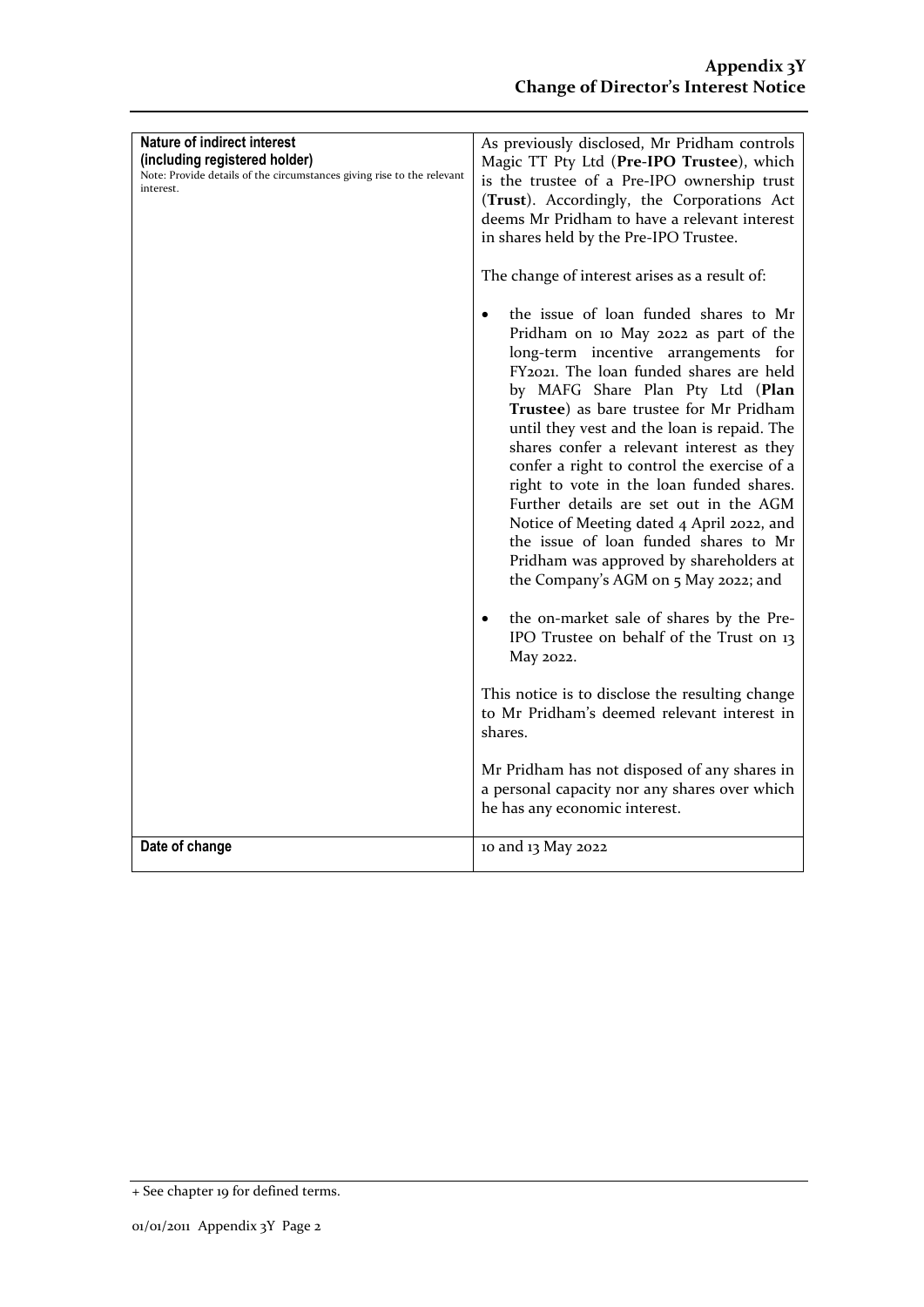| No. of securities held prior to change                                                                       | Deemed relevant interest in 24,753,217 shares<br>which includes:<br>Restricted Shares, salary sacrifice<br>٠<br>shares and loan funded share plan<br>shares - conferred relevant interest in<br>139,285 ordinary shares<br>Ordinary shares of 522,937 held directly<br>٠<br>by Mr Pridham or via AJA Trustee as<br>trustee of a family trust.<br>Deemed relevant interest in 24,090,995<br>$\bullet$<br>ordinary shares as a result of Mr<br>Pridham's control of one of the two Pre-<br>IPO ownership trusts by virtue of section<br>$608(3)(a)$ and section $608(1)(c)$ of the<br>Corporations Act (Cth).                                                                                                                                   |
|--------------------------------------------------------------------------------------------------------------|-----------------------------------------------------------------------------------------------------------------------------------------------------------------------------------------------------------------------------------------------------------------------------------------------------------------------------------------------------------------------------------------------------------------------------------------------------------------------------------------------------------------------------------------------------------------------------------------------------------------------------------------------------------------------------------------------------------------------------------------------|
| <b>Class</b>                                                                                                 | Ordinary shares                                                                                                                                                                                                                                                                                                                                                                                                                                                                                                                                                                                                                                                                                                                               |
| <b>Number acquired</b>                                                                                       | 116,077                                                                                                                                                                                                                                                                                                                                                                                                                                                                                                                                                                                                                                                                                                                                       |
| Number disposed                                                                                              | 20,116                                                                                                                                                                                                                                                                                                                                                                                                                                                                                                                                                                                                                                                                                                                                        |
| <b>Value/Consideration</b><br>Note: If consideration is non-cash, provide details and estimated<br>valuation | \$130,158.57 (in respect of shares sold on-<br>market by Pre-IPO Trustee)<br>N/a in respect of the issue of loan funded<br>shares                                                                                                                                                                                                                                                                                                                                                                                                                                                                                                                                                                                                             |
| No. of securities held after change                                                                          | Deemed relevant interest in 24,849,178 shares<br>which includes:<br>Restricted Shares, salary sacrifice<br>$\bullet$<br>shares and loan funded share plan<br>shares - conferred relevant interest in<br>255,362 ordinary shares.<br>Ordinary shares of 522,937 held directly<br>by Mr Pridham or via AJA Trustee as<br>trustee of a family trust.<br>Deemed relevant interest in 24,070,879<br>$\bullet$<br>ordinary shares as a result of Mr<br>Pridham's control of one of the two Pre-<br>IPO ownership trusts by virtue of section<br>$608(3)(a)$ and section $608(1)(c)$ of the<br>Corporations Act (Cth).<br>Following the issue of shares, Mr Pridham's<br>beneficial interest in MAF shares changes<br>from 18,951,666 to 19,067,743. |

<sup>+</sup> See chapter 19 for defined terms.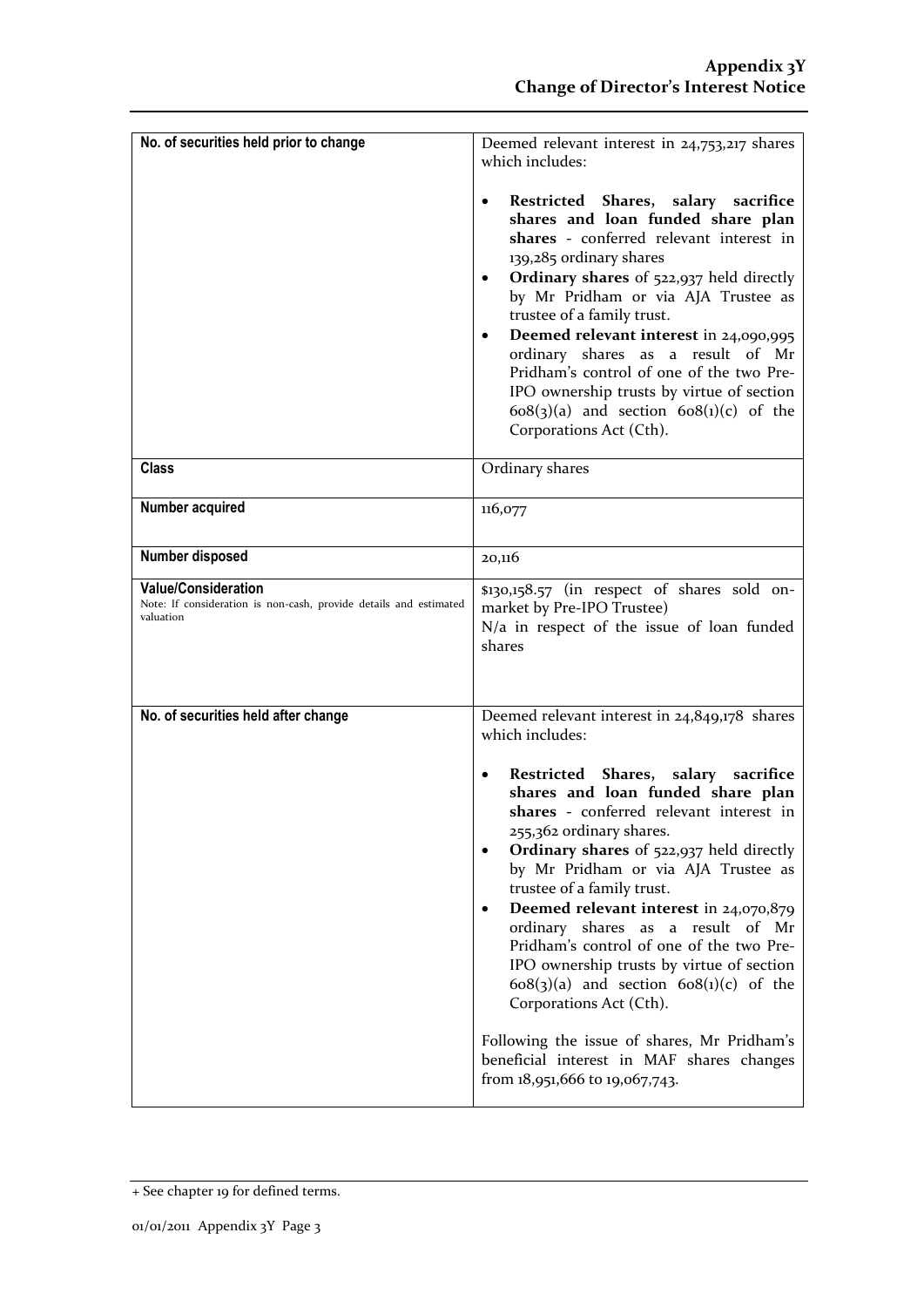| Nature of change                                                                                                                                       | As described above under "Nature of indirect |
|--------------------------------------------------------------------------------------------------------------------------------------------------------|----------------------------------------------|
| Example: on-market trade, off-market trade, exercise of options,<br>issue of securities under dividend reinvestment plan, participation in<br>buv-back | l interest"                                  |

### **Part 2 – Change of director's interests in contracts**

Note: In the case of a company, interests which come within paragraph (ii) of the definition of "notifiable interest of a director" should be disclosed in this part.

| <b>Detail of contract</b>                                                                                                                                                   | $N/A$ – no change of interests in contracts |
|-----------------------------------------------------------------------------------------------------------------------------------------------------------------------------|---------------------------------------------|
| <b>Nature of interest</b>                                                                                                                                                   | N/A                                         |
| Name of registered holder<br>(if issued securities)                                                                                                                         | N/A                                         |
| Date of change                                                                                                                                                              | N/A                                         |
| No. and class of securities to which<br>interest related prior to change<br>Note: Details are only required for a contract in<br>relation to which the interest has changed | N/A                                         |
| Interest acquired                                                                                                                                                           | N/A                                         |
| Interest disposed                                                                                                                                                           | N/A                                         |
| <b>Value/Consideration</b><br>Note: If consideration is non-cash, provide details<br>and an estimated valuation                                                             | N/A                                         |
| Interest after change                                                                                                                                                       | N/A                                         |

<sup>+</sup> See chapter 19 for defined terms.